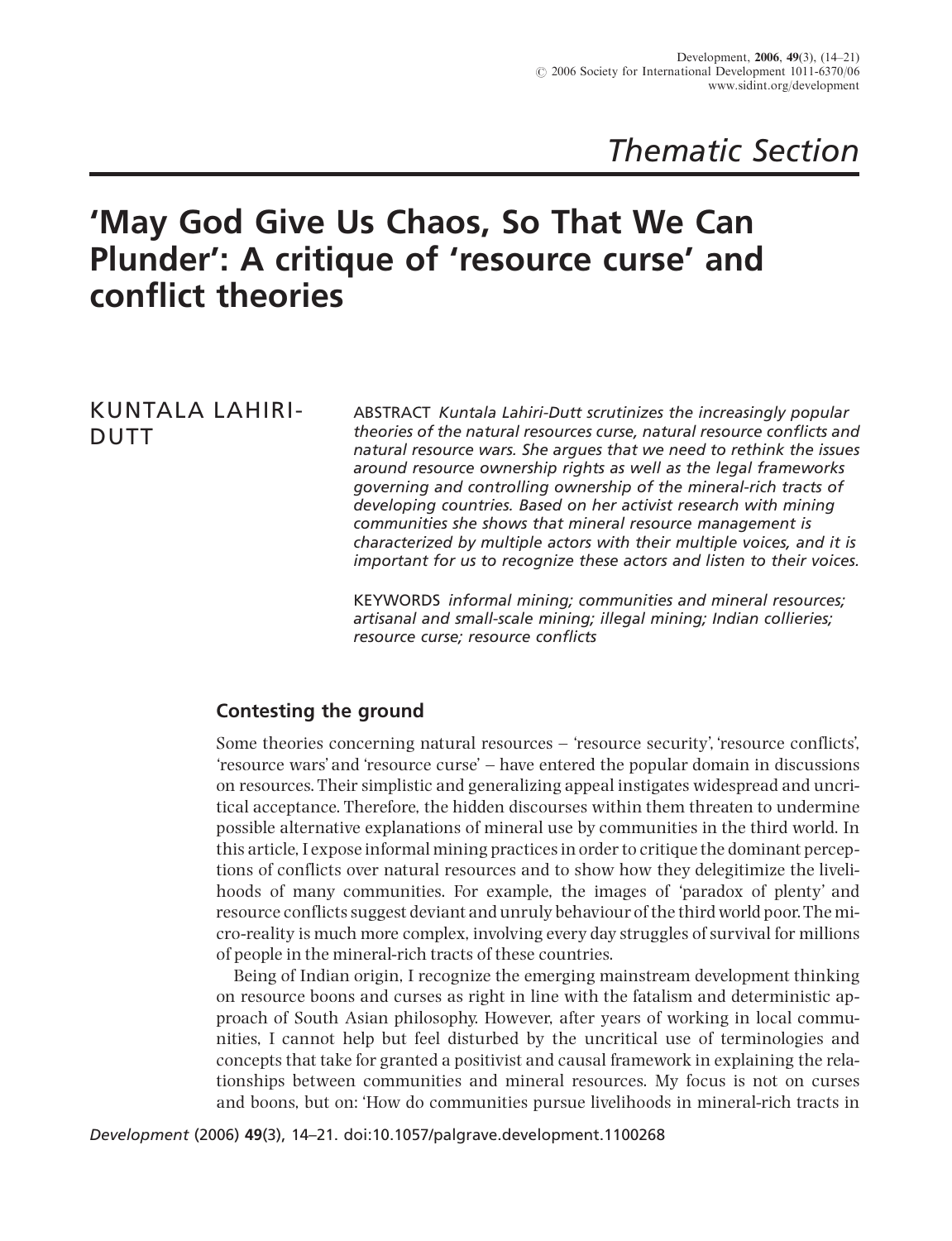## Lahiri-Dutt: A Critique of 'Resource Curse' and Conflict Theories

developing countries?' Much of my knowledge comes from community practices in the mineralrich tracts of South Asia, primarily the collieries of eastern India, but also small mines and quarries producing a range of other commodities.

The title derives from a Bengali folk proverb,'elomelo kore de Ma lootepute khai'. This poetic banditry perfectly explains what these theories around natural resources indirectly perpetrate; a picture of complete lack of control and disorder in the Third World, whose inhabitants - by some irrational logic of nature ^ have found themselves endowed with resources that they cannot or do not know how to deal with in an orderly manner. They envisage a paranoid fear about the unruly ThirdWorld, a landscape of apprehension, risk and insecurity where conflicts could only be resolved for one and all if either state-owned or multinational corporations take over the control and ownership of mineral resources, and manage them in a systematic manner  $-$  in the process putting their profits first and taking over the control of what should rightfully belong to the communities.

#### The grim scenarios of resource curse, conflicts and wars

The question whether mineral wealth is a blessing or a curse more or less began with Richard Auty's assertion that:'Since the 1960s, the resource-poor countries have outperformed the resource-rich countries compared by a considerable margin' (Auty, 2001: 840). Auty has been considering economic growth indicators and benefits from mineral revenues, mainly exports, but he soon developed a following among resource economists who busied themselves in applying the thesis to empirical studies on a regional and sub-national basis and to form a grand theory of all natural resources (see Sachs and Warner, 2001). For them, this curse becomes an impediment to development by causing 'Dutch disease' – the slump in other sectors of the economy that accompanies the influx of revenues from natural resource exports. The dependence on natural resource revenues makes the national economy vulnerable to resource price volatility and, as governments borrow excessive amounts in the hope of repayments

from natural resource earnings, the fall in the real exchange rate or prices combines to destabilize the economy and makes the debt burden impossible to repay. Associated factors that help spread the curse leading to 'failed states' are corruption of the officials running the government and low income and education levels of people. Common examples of cursed countries include Sierra Leone, Liberia, Angola and Nigeria in Africa, Ecuador and Venezuela in Latin America, and Afghanistan, Burma and Cambodia in Asia.

Such theorizing also involves diagnostic prescriptions on how to manage natural resources so as to 'escape' the resource curse. These silver bullets include 'Publish What You Pay' (PWYP) and 'Publish What You Lend' (PWYL) demands to introduce corporate or national social responsibility. These measures, operating within the overall corporate framework, imagine an impracticable selfregulation to improve the existing social mess. They do not question the legitimacy of the system of resource governance to raise uneasy issues such as community rights over the local resources. Further measures used by multilateral agencies involve financial pressures such as a reduction in loans to'illegitimate regimes'and actually involve the yet unresolved issue of legitimacy of states themselves. Overall, they fail to question the movement of and exploitation by global or national capital but rather attempt to give it a humane face. Above all, the theories, based upon multiple regression techniques using macro-level data on a global or national scale, tend to be used in unqualified ways to the local context.

Political scientists have indeed tried to escape this economic determinism by emphasizing that the resource curse theory needs to take into consideration the close relationship between economic factors and political institutions, as economic and political outcomes of natural resource abundance may differ between countries (Mehlum et al., 2005). For them, the quality of institutions determines whether or not resource rents are channelled into the productive economy. Basedau (2005) also stresses the'context'or the local in understanding why resources may act either as curse or a blessing.Watts (2004) blames 'commodity determinism' that pays inadequate attention to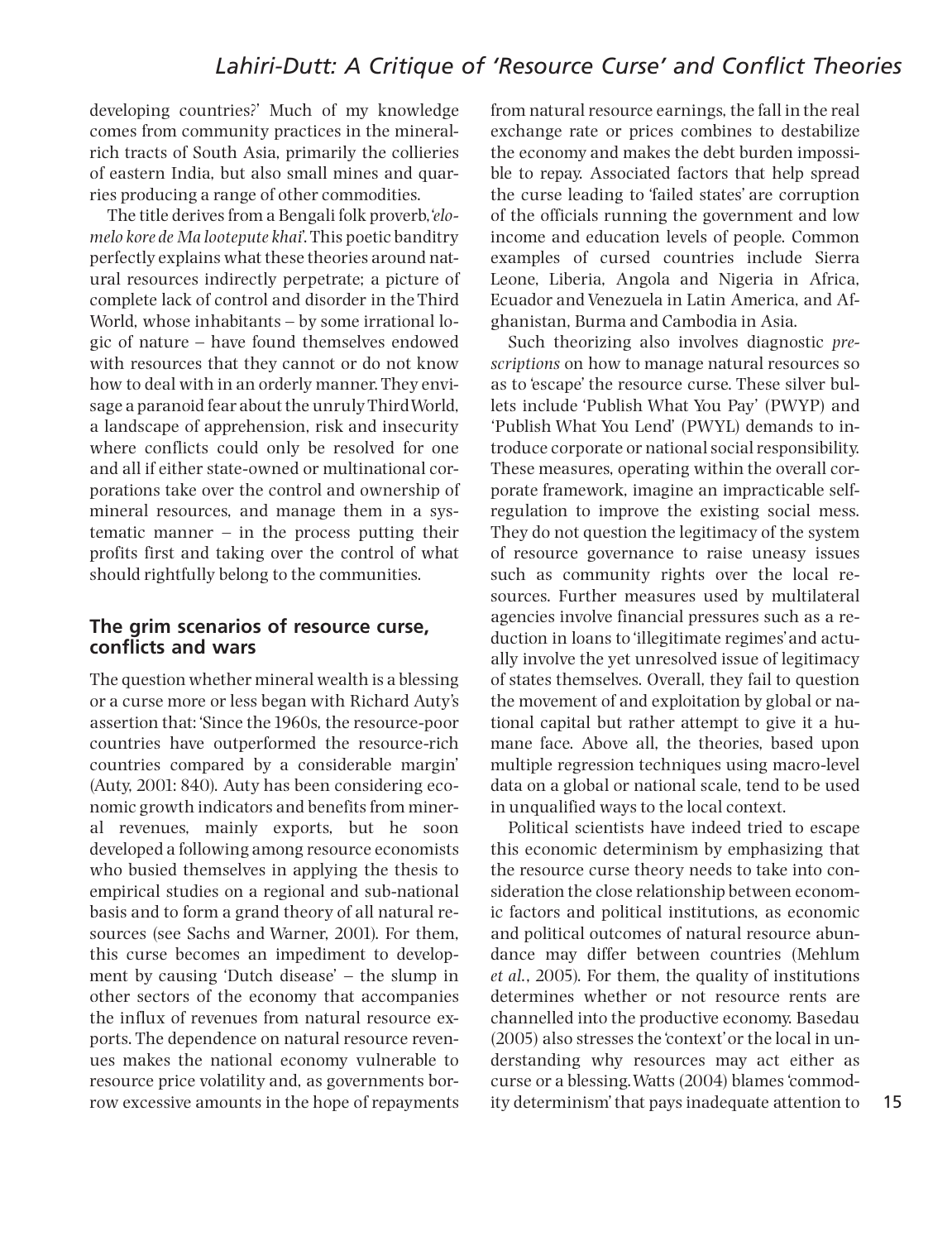## Development 49(3): Thematic Section

specific resource characteristics in combination with rule, politics and conflict. Another critique has come from examining specific minerals; Wright and Czelusta (2003: 1) note: 'these studies equate the export of mineral products with ''resource abundance'', seen as a simple reflection of an exogenously-given geological "endowment"'. When the revenues from this activity are described, terms such as 'windfalls' and 'booms' are generally not far behind.

There is also the argument that there is a causal relation between natural resource abundance and civil conflicts, based on the theory that rebel groups finance their unlawful activities by revenues from natural resources as an easy source of funds that sustain conflicts (Collier and Hoeffler, 2004). IE there is vicious 'natural resource trap'  $$ dependence on natural resources lead to all sorts of strife and unrest. Here the scenarios drawn are full of images of insecurity, fearful and bleak lives (see Bannon and Collier, 2003). This genre of analysis of natural resource conflicts also provides 'models of conflict'according to their length/duration and intensity. 'Lootability' of resources also becomes then a discourse of conflict, African diamonds being well-known examples. Lujala et al. conclude that secure mining rights tend to make ethnic conflict less likely. However, in emphasizing how local groups end up killing each other for their 'greed and grievance' (Collier and Hoeffler, 2004), none of these approaches explore what would seem to be basic questions such as 'who owns the mineral resources since when, and why', 'who controls their use' and 'who is looting and under what circumstances'. How does the closure of the commons lead to the exclusion of poor people from their livelihoods and turn them into thieves? What legal and institutional structures established by states turn a common property resource into openly accessible and lootable resource? In making mineral-based conflicts fit a pattern, a model, the theories then turn the matter over to managers and experts – conflict resolution specialists and external mediators flying in from abroad to give their valuable advice to warring groups.

The scale of conflicts ranges from internal civil strife to international interventions such as in Af-

16

ghanistan and Iraq (Klare, 2001; Heinberg, 2004). This is a distinct move away from wars – both hot and cold ^ being seen as fought over ideology, and probably indicates that an intense search is ongoing for another demon ever since the so-called 'end'dawned on history. Another depoliticized argument within this genre describes Iraq as a war of national versus private ownership of the oil companies (Renner, 2002). While these theories demonize the consumption needs of the west and multinational capital they however fail to challenge them.

Another view of resource wars has been offered by anthropologists reflecting on the complexity of agents and their relationships in a mining site, such as Ballard and Banks (2003: 289): 'Relationships between different actors within the broader mining community have often been characterized by conflict, ranging from ideological opposition and dispute to armed conflict and the extensive loss of lives, livelihoods, and environments'. They note that conflicts such as Bougainville rebellion (described by Filer, 1990) are essentially 'resource wars', the common elements being the multinational mining company or corporation.

These theories give the impressions that largescale mining by companies is the only legitimate form of mineral resource exploitation, that the use of mineral resources by local people in the third world is inherently illicit and requires regulation through formalized processes such as certification of minerals. However, we know that even so-called legitimate large-scale mining operations lead to social and political conflicts. Many of these capital-intensive mining operations are now expanding into regions with complex ethnic, social, cultural and ecological characteristics in developing countries. This mining industry  $-$  usually owned by shareholders in the US and Europe, or by a small national elite, or by national governments – is literally breaking 'new ground' in developing countries. In the process, mining has been responsible not only for environmental changes but for the displacement of local communities that have not had any previous contact with the industry. As the large-scale, globalized, extractive industry endangers the loss of its 'social licence to operate', many civil society groups have responded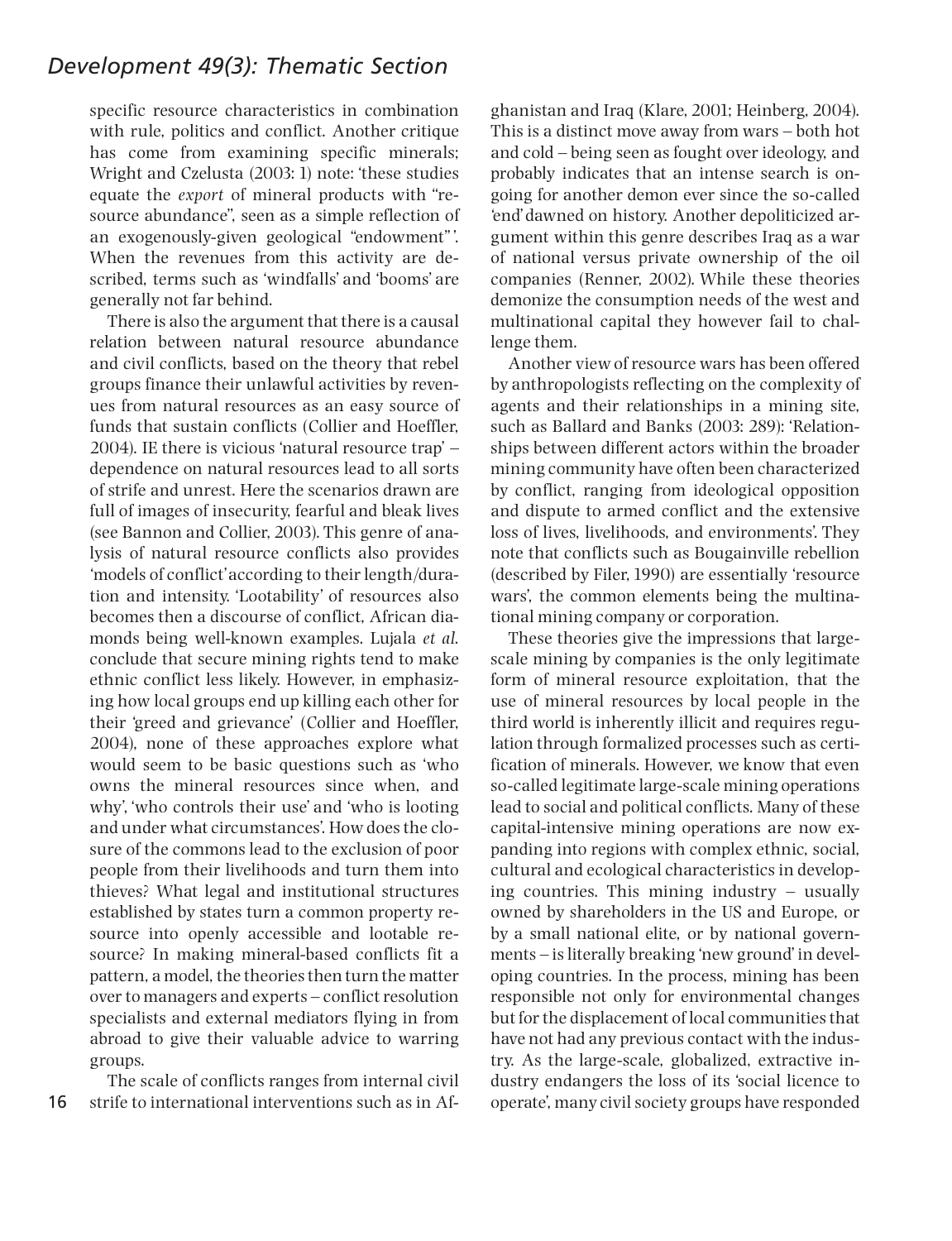with severe criticisms of their associated ills (see www.minesandcommunities.org), and innumerable protests of different forms against socially insensitive practices, exclusion from benefits and human rights violations. On the one hand, we now have resistance against large mining operations, on the other a series of processes initiated by the international agencies – processes such as the Mining, Minerals and Sustainable Development ((MMSD, 2002), or Extractive Industries Review (EIR, 2003), or the ongoing Extractive Industries Transparency Initiative  $(EITI)$ ) – that have had little impact on the operation style or corporate culture of individual mining companies (Ballard and Banks, 2006). Most importantly, we also have the ground reality of mining practices that are best described as 'informal mining' flourishing throughout the Third World countries providing livelihoods to a very large number of people.

### Different mining practices: small mines and quarrying

This focus on large, formally owned and operated, corporate capital mineral extraction processes ignores how poor people actually live on mineralrich tracts in the world. Peasant or informal mining and quarrying  $-$  digging, washing, sieving, panning and amalgamating -provide livelihoods for at least 13 million people in the global South (ILO, 1999). Extracting low volumes of minerals from small and scattered deposits using little capital/technology, and with low labour cost, productivity and returns is a worldwide phenomenon with a long history and a complicated present (Lahiri-Dutt, 2004). This is often an unrecorded or little-known area of peasant life and livelihoods; the transient nature means little or no official data are available. Informal mines may be more important numerically; for example, in Tanzania,  $<$  3,000 people are employed in formal mining operations compared to  $>$  500,000 in informal and artisanal mining. It has been estimated that in 1982 about 16 per cent of the total value of non-fuel minerals production came from mines with less than 100,000 tonnes per annum capacity (Carman, 1985). Noestaller (1987) concluded that 31 per cent of global mine production

of industrial minerals, 20 per cent of coal and twelve per cent of metals came from small capacity mines.The global mineral resource extraction scenario has changed drastically since the 1980s, with the last few years experiencing an extraordinary increase in mineral prices and production. Consequently, the contemporary picture would be much larger than these assessments. The diversity within this sector makes it an ungovernable space; an astonishing range of minerals is produced in a range of ways by a range of communities. The gravels from the riverbeds in Sylhet area of Bangladesh support at least 200,000 people. The gemstones in Sri Lanka, for example, are produced in artisanal ways, whereas the cutting and polishing factories selling the products through a gem exchange in Colombo are highly sophisticated. Similarly, manually cut stone slabs or marble from Rajasthan, India, find their way in a landscaped European garden through an intricate market network. Not all, but some informal mines are unauthorized and unlicensed; a significant amount can also come from scavenging on leasehold land of formal mines. Usually these mines and quarries employ little technology, and can be a repository of extremely poor people and even bonded labour. Informal mining generated up to 64 per cent of Peru's gold production in 1991^1997. In one area of south Kalimantan, 145 unauthorized coal-mining locations produced probably the equivalent of official coal production of the region. In Pongkor inWest Java, 26,000 people make a living from gold mining. As this aspect of mineral resource extraction is often unclear in official definition, mostly unrecorded, sometimes carried on over hundreds of years through an artisanal tradition, sometimes exacerbated by recent developmental projects including the large mining projects, no specific data are available although the total aggregate production from these mines is impressive. Some informal mines have traditionally been operated by local artisans (such as the gold mines in the Cordilleras in the Philippines), whereas some are driven by local causes such as displacement by big mines or dams, or in a gold rush fashion operated by migrants (the 'galampseys' of Ghana, the 'ninjas' of Mongolia, 'garimpeiros' or wildcat gold miners of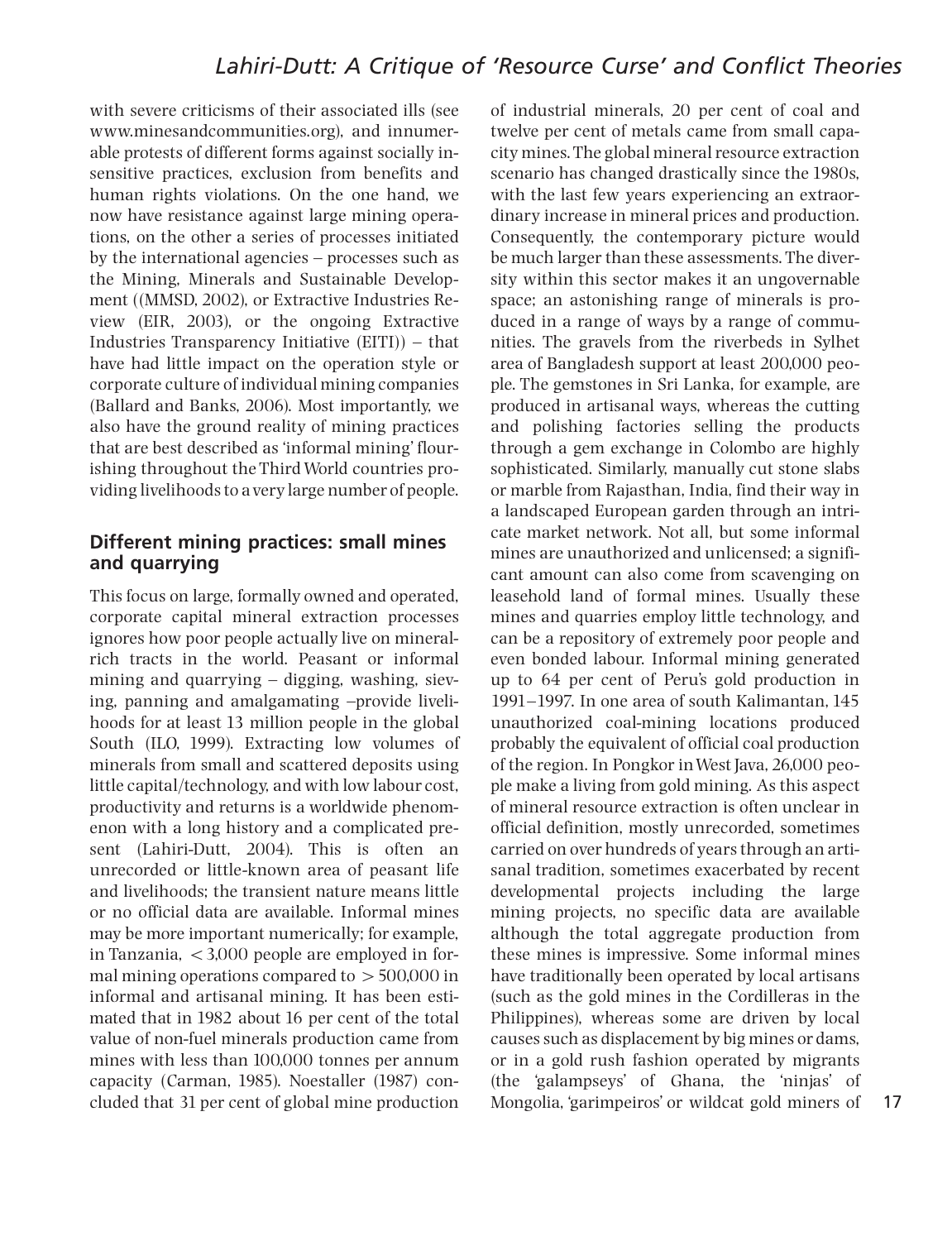## Development 49(3): Thematic Section

the Brazilian Amazon and'gurandils'of Indonesia, literally meaning 'people who leap from cliff to cliff'or 'people who dig holes like rats'). International agencies recognize that grinding poverty has 'led to the development of  $\ldots$  smallscale mining, which is the largest activity despite low profits and high risks' offering a means of subsistence to people of local communities (Alfa, 1999).Yet, the use of 'scale' in defining these mines indicates a false understanding that the 'small' ones are just a scaled down version of the larger ones. Martinez-Castilla (1999: 31) described such 'traditional' and 'informal' mining to root their cause in 'the economic crisis, urban unemployment in the cities, poverty in the agricultural areas and the violence that prevailed in the 1980s gave rise to a growing social phenomena ^ individual, family or collective migration to zones other than the place of origin, searching for safety and economic survival'. The relations between formal mining expansion and spread of unauthorized mining are also complex; environmental degradation and consequent lack of subsistence bases often act as the drivers of unauthorized informal mining.

Legitimacy of informal mines and quarries depends on how a country's licensing and policing systems work and how responsive the political infrastructure is to the physical, social and economic issues arising in mining regions. The regulatory system itself attributes the characteristic of illegality to these informal mining enterprises. Low profits and high costs of formality  $$ complex, time-consuming and expensive regulations that tend to favour large companies - as well as lack of formal property rights are major impetus towards illegitimate mining in developing countries. Thus, some informal mineral extraction may take place outside the formal norms of economic transactions established by the state and formal business practices. The legitimacy spectrum is spectacular: at one end are legal and licensed but small and scattered quarries of a range of minerals such as sand, stones, gravels, fuel, gems and many other ores, and on the other end are the unauthorized mines that can again be operated by local people, migrants or mafia warlords.

#### The unintended collieries of India

It is not my intention to match rhetoric with rhetoric, but to make the point that mineral resource use by communities - often seen by statist philosophies as unlawful and conflictual  $-$  is a significant way of life for many in mineral-rich tracts. To give an example, Irecall a roadside on the way to Hazaribagh town in Jharkhand, India, on a hazy winter morning when I stopped to take a good look at the ant-like processions of ragtag men pushing bicycles  $-$  the cyclewallahs  $-$  laden with sacks of coal. In the area, large, mechanized, open cut projects have aggressively come up in the last two decades often with foreign loans and assistance. On its east lies Raniganj-Jharia, a much older coal tract with mostly underground mines and associated ills such as land dereliction, subsidence and coal fires. Hazaribagh used to be covered in tropical dry deciduous jungles interspersed with valleys, and was the home of a number of indigenous groups. One of them was Birhors – literally meaning 'forest peoples' – skilful hunters-gatherers with an intimate knowledge of the forest resources. Ihad met Nirjal Birhor back in the early 1980s when he was still able to forage food out of the dwindling forests. On the roadside, he was almost unrecognizable among the group of cyclewallahs who had stopped briefly to catch breath after a rather steep rise. Nirjal is one of the 2,000 cyclewallahs in eastern Indian coal tracts, covering up to  $20-22$  km in a day pushing up to 250 kg of coal on a cycle, taking the coal to sell from door to door, to domestic consumers, to small industries such as brick kilns and to local tea or food stalls. The coal he carries is either scavenged from existing open cut or underground mines, or old abandoned mines that were not filled up by sand by the state-owned coal mining company as instructed by environmental regulations. Nirjal also works in small village dug-mines on individually owned land, or in rat holes sunk in the mining company's leasehold land. All these are illegal as per various state rules, but for him there were not many opportunities but to leave his ancestral occupation as the forests diminished, and to take up what he describes as 'coal collection'. This subsistence 'collection' earns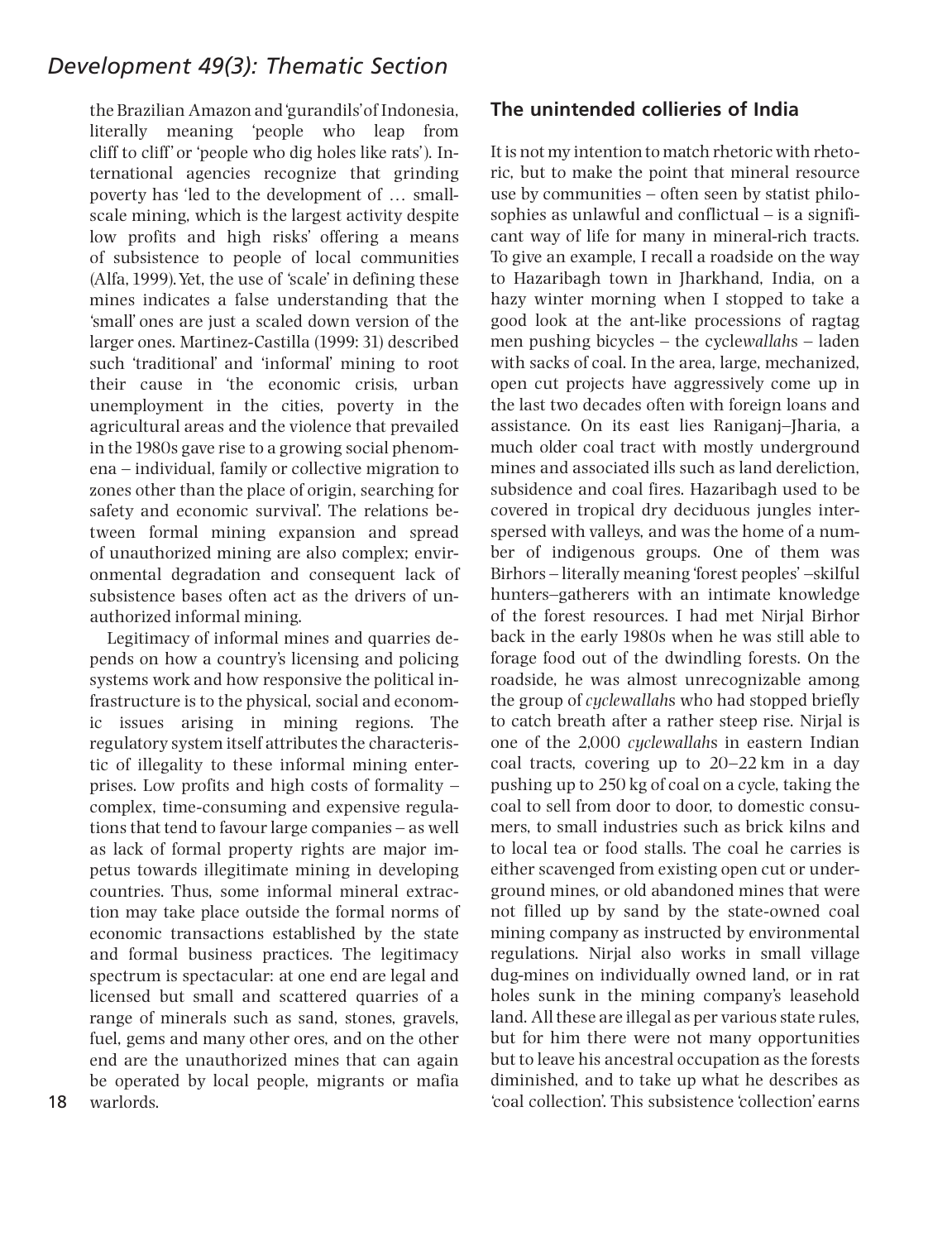## Lahiri-Dutt: A Critique of 'Resource Curse' and Conflict Theories

Nirjal and his family  $\sim$  US\$1 a day, but incrementally forms a tiny part of an underground coal mining economy that might well amount to ten per cent or more of India's annual coal production of 330 million tonnes from the state-owned coal mines (Lahiri-Dutt and Williams, 2005). Nirjal's micro-world of survival is of course entirely illegal to a country that puts coal mining as one of the main planks of its nation-building agenda, and is a potential source of conflict to the macro-resource experts looking for a global theory.

Let us look a bit more closely at the laws that turn Nirjal Birhor into an illegal coal miner. In India, all mineral resources belong to the state and coal is a 'major' mineral  $-$  for mining only by the state or its chosen agents. Although lands owned by adivasis or indigenous communities are legally 'non-transferable', special legal instruments (such as the Coal Bearing Areas Act) can supersede and has indeed forcibly displaced - physically and from livelihoods - millions since India became independent. Coal is equivalent to nationalism and nation-building; it is central to the image of an 'emerging power' that the Indian state prefers to see itself as. The'power-hungry'state ^ 75 per cent of Indian coal is used for power generation ^ has continued to take advantage of colonial and exploitative legal frameworks to support large-scale mining projects in the name of 'greater common good'. For example, indigenous commons or customarily de facto owned lands such as gair majurwa are officially 'deedless' lands, and displaced communities are not entitled for compensation for losing these lands to large coal mining projects. As we know, this oversight is not uncommon in many ThirdWorld countries where colonial laws still rule mineral extraction; in Indonesia for example, indigenous community-based property rights and systems of governance have been obscured by broad claims of state authority to control natural resources for the national interest, leading to environmental injustice (Lynch and Harwell, 2002).

#### Rethinking mineral resources management

Alternatives exist, and alternative explanations and approaches are possible. The area of mineral resource management is characterized by multiple actors with their multiple voices, and it is important for us to recognize these actors and listen to their voices. Iam not saying that disputes over resources do not exist; they do, often because of the legal situation created by the colonial legacy. But the predominant framework used to explain these conflicts over natural resources by-pass community mineral economies. They propose further prescriptive measures that consolidate the unequal and unjust control of mineral resources by corporations and state.These measures fail to adjust the existing inequalities in the current 'governance'of resources. They do not change the transfer of wealth away from the communities and do not ameliorate the policy frameworks or reallocate decision-making power. They invite specialists from outside to hand out conflict resolution policies, and propose Corporate Social Responsibilities that are rarely heeded. A rethinking of natural resource management would not only involve unmasking the inherent poverty of empathy in popular macro-economic theories such as resource curse/conflicts/wars and challenging their validity.We must begin this rethinking by asking the simplest questions first: who benefits from a mineral resource development and who pays what cost? The enormous and continuous wealth drain from the local communities from their subsistence can be altered, and indeed many communities are protesting against this vast bereft in various ways. Instead of criminalizing it, it is possible to see the illegal mining economy as a popular resistance to the official mining economy (Lahiri-Dutt, 2003). We need to change the lens through which we view mineral resource management and understand how ordinary people are trying to make a living throughout the mineral-rich tracts.

The physical reality of minerals  $-$  their physicality as external resources that can be seen, traced in a map, touched and felt ^ makes it easy for mining engineers and technicians, planners and development practitioners to describe and measure them objectively, prescribe technical solutions and construct the minerals scientifically and quantitatively. This physical image of the resource often introduces a certain construction of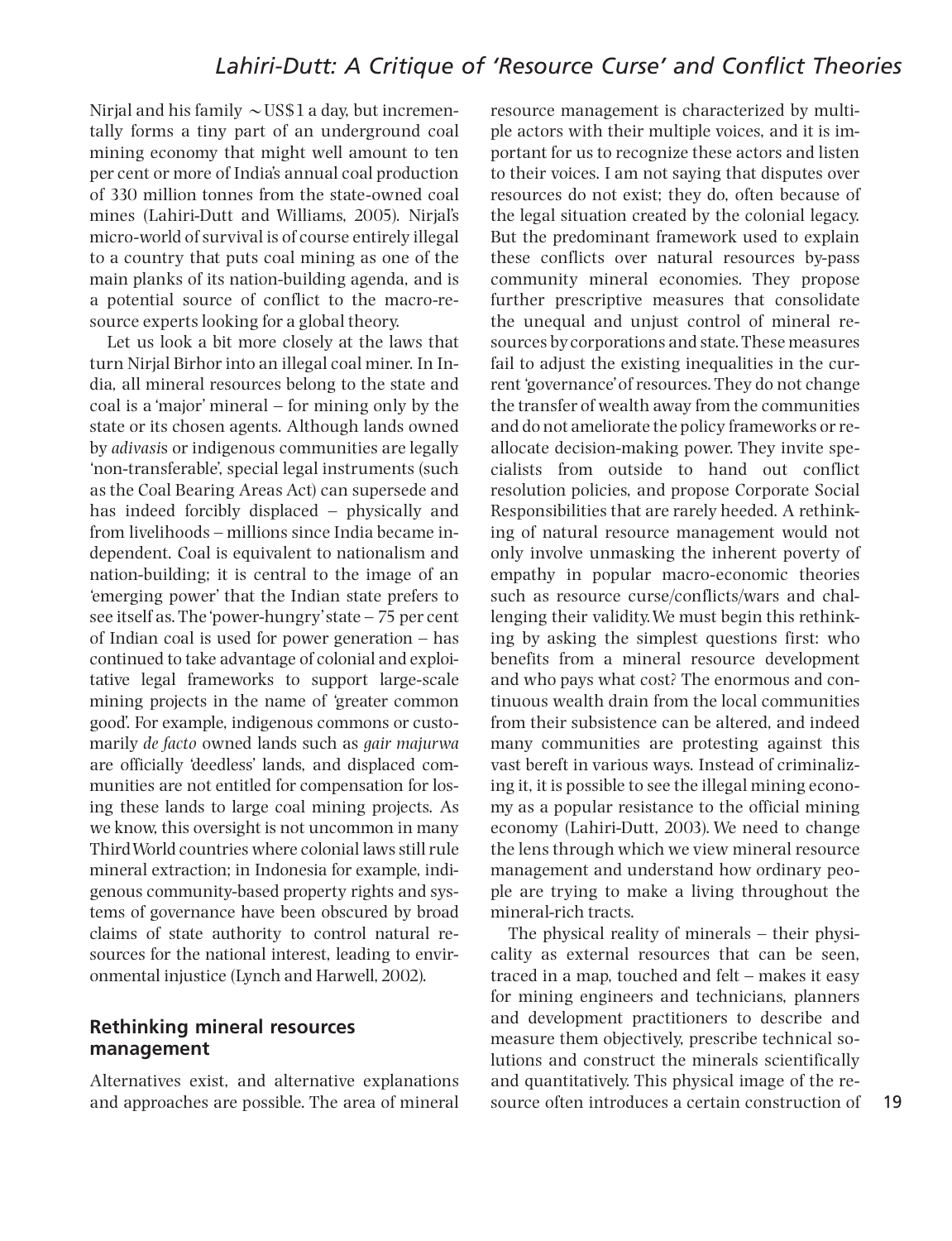## Development 49(3): Thematic Section

minerals' history, society and economy. The more natural the object appears, the less obvious the discursive construction is apparent. Although minerals occur as natural phenomena, we must remember that they are also constructed by the political economic discourses that describe them.

The history of mining has been marked by the struggle for the monopolistic power of the large, multi-national or state-owned formal mining companies to claim their own legality over the control of natural resources. Given the current framework of legitimacy and rights over natural resources, communities are forced to work around

the tyranny of legal requirements and establish their own claims over local natural resources. This process of reclaiming or resistance to the state and foreign corporations is escalating with the increasing demands on natural resources, shifts in population and continuing exclusions of communities. Mining engineers treat the surrounding environment of ores as overburden – literally a burden that is to be rid of at a cost. We must ensure that communities living on the minerals are also not treated as overburdens, and in doing so transform the globalized conflict and doom scenario on natural resources.

#### Acknowledgements

Ithank Dr DavidWilliams of the Commonwealth Scientific and Industrial Research Organization and Dr Colin Filer of the Resource Management in Asia Pacific Programme for their suggestions and comments on earlier drafts of this paper.

#### References

- Alfa, Soumaila (1999) 'Child Labour in Small-Scale Mines in Niger', in Norman Jennings (ed.) Child Labour in Small Scale Mining: Examples from Niger, Peru and Philippines,Working Paper, Sectoral Activities Programme, Geneva: International Labour Office.
- Auty, Richard M. (2001) 'The Political Economy of Resource-Driven Growth', European Economic Review 45: 839-946.
- Ballard, Chris and Glenn Banks (2003) 'Resource Wars:The anthropology of mining', Annual Review of Anthropology 32: 287-313.
- Ballard, Chris and Glenn Banks 2006 Between a Rock and a Hard Place. Freeport in Papua 2001-2006, paper presented in Indonesia Update Conference, Canberra:The Australian National University.
- Bannon, Ian and Paul Collier (eds.) (2003) Natural Resources and Violent Conflict: Options and actions, Washingtion, DC: TheWorld Bank.
- Basedau, Matthias (2005) 'Context Matters: Rethinking the resource curse in Sub-Saharan Africa',Working Papers in Global and Area Studies, German Overseas Institute (DUI), Research Unit: Institute of African Affairswww.dui.de/ working papers.

Carman, John (1985) 'The Contribution of Small-Scale Mining toWorld Mineral Production', Natural Resources Forum 9(2): p. 119-124.

Collier, Paul and Anke Hoeffler (2004) 'Greed and Grievance in CivilWar', Oxford Economic Papers 56(4): 563^96. Extractive Industries Review (2003) 'What is the EIR?. http://www.eireview.org.

- Filer, Colin (1990) 'The Bougainville Rebellion,The Mining Industry and the Process of Social Disintegration in Papua New Guinea', Canberra Anthropologist 13: 1-39.
- Heinberg, Richard (2004) Power Down: Options and actions for a post-carbon world, Gabriola: New Society Publishers.
- International Labour Organization (1999) Report on Social and Labour Issues in Small-scale Mines, Geneva: International Labour Office, Sectoral Activities Programme,TMSSM.
- Klare, Micheal T. (2001) ResourceWars:The new landscape of global conflict, NewYork: Henry Holt and Company.
- Lahiri-Dutt, Kuntala and D.J.Williams (2005) 'The Coal Cycle: A small part of the illegal coal mining in Eastern India', Resources Energy and Development 2(2): 93-105.
- Lahiri-Dutt, Kuntala 2003 'Informal Mining in Eastern India: Evidences from the Raniganj coalbelt', Natural Resources Forum 28(2): 128-32.
- Lahiri-Dutt, Kuntala (2004) 'Informality in Mineral Resource Management in Asia: Raising questions relating to community economies and sustainable development', Natural Resources Forum 28(2): 128-32.
- Lujala, Paivi, Nils Petter Gleditsch and Elisabeth Gilmore (2005) A Diamond Curse? CivilWar and a Lootable Resource, Department of Economics and Department of Sociology and Political Science, Norwegian University of Science